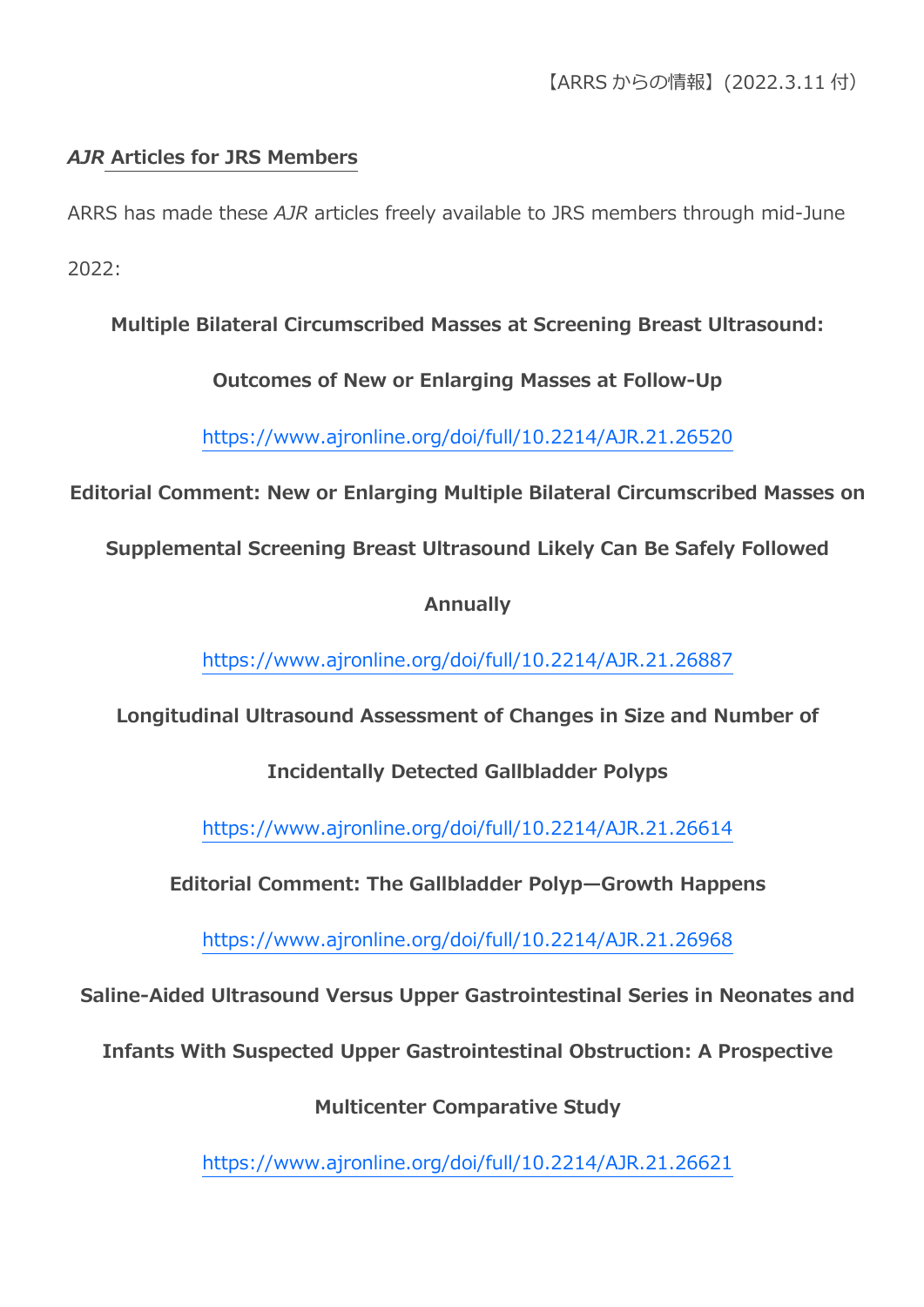**Editorial Comment: Saline-Aided Ultrasound for Pediatric Upper Gastrointestinal** 

### **Obstruction**

<https://www.ajronline.org/doi/full/10.2214/AJR.21.26989>

# **ARRS 2022 MEETING, MAY 1-5 – REGISTRATION OPEN UNTIL MAY 5 –**

## **[ARRS.ORG/MEETING](https://www2.arrs.org/am22/)**



### **Participate Virtually or Participate in New Orleans. ALL Registrants Have On-**

**Demand Access until May 5, 2023.**

**LEARN MORE AT: [ARRS.ORG/MEETING](https://www2.arrs.org/am22/)**

### **NEW Global Education Course – Abdominal PET/CT: Innovations and**

**Implications [–WWW.ARRS.ORG/GLOBALEDUCATION](https://www.arrs.org/GLOBALEDUCATION)**

This course focuses on recent innovations (new instrumentation and

radiopharmaceuticals) that have implications for abdominal PET/CT in clinical practice.

Session topics include: Technical Advances in PET/CT, Prostate PET/CT,

Neuroendocrine PET/CT, and Lutathera: What You Need to Know to Start Your

Program. ARRS global education courses are available

at: [www.arrs.org/GlobalEducation](https://www.arrs.org/GlobalEducation)

## **JRS Members are Invited to Join ARRS**

Through this global partnership ARRS is pleased to offer complimentary online

membership for radiology residents in a training program and for radiologists in